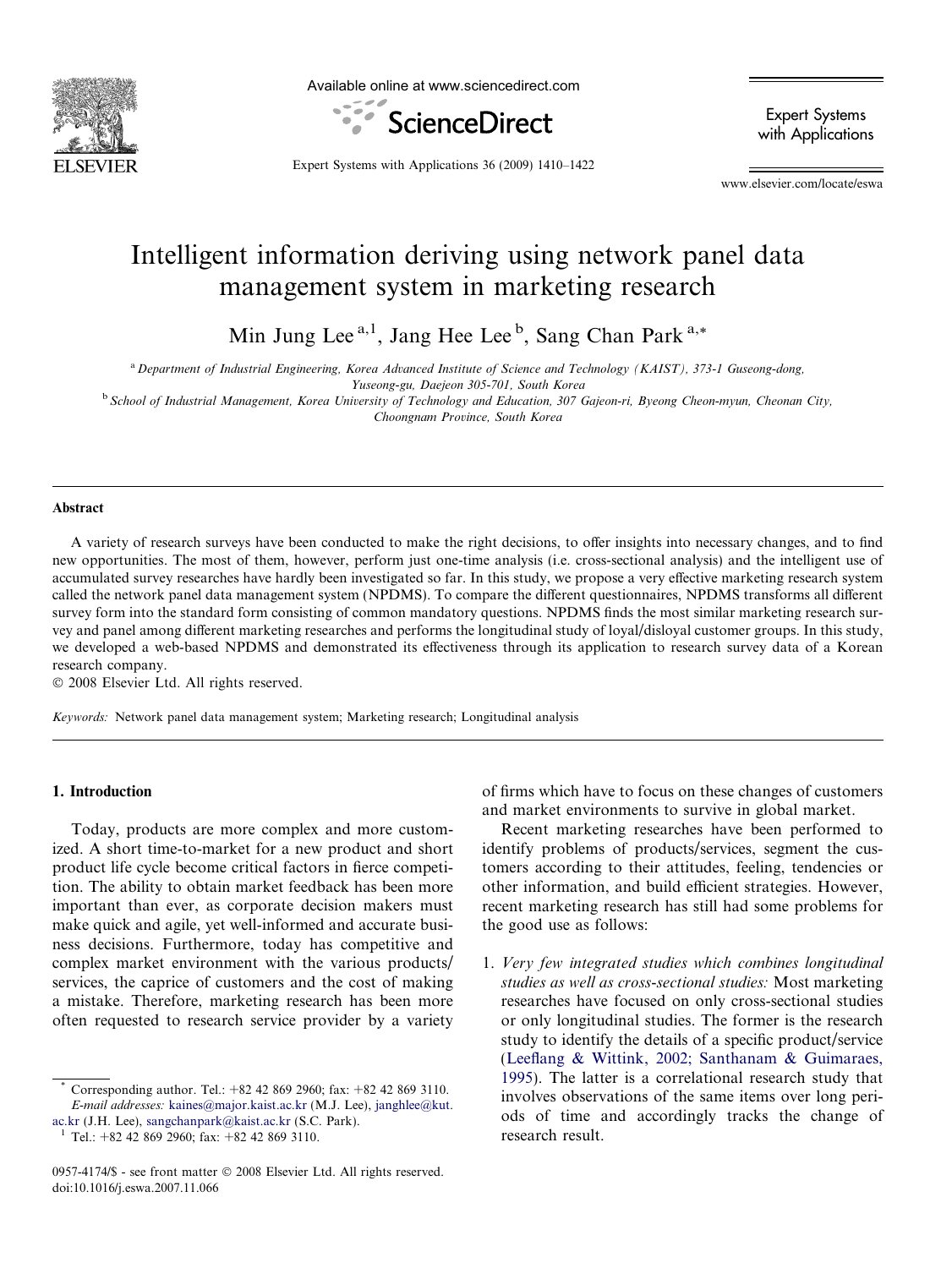- 2. Using the only simple socio-demographic (SD) information for designing quota and questionnaires, etc., in the marketing research: Marketing research providers have used sampling frame consisting of simple SD information from previous marketing research results when they conduct new marketing research survey or build new marketing strategies. The accumulated respondent group from various and repetitive market researches have the relation between them: however, the accumulated data of many market researches has not been sufficiently used.
- 3. Nonstandardized questionnaires: Survey questionnaires have been performed on nonstandard type because a number of various services/products have different focuses on marketing strategies irrespectively. Standardization is needed for the actively use between various and repetitive market researches. ISO20252 has the purpose of this international standard for market, opinion and social research to unify the criteria of the work procedures, establish level of requirements of the service provision [\(ISO 20252, 2006\)](#page--1-0).

In this study, we propose a network panel data management system (NPDMS) for intelligent information deriving in marketing research. Unlike general meaning of panel, we define the panel as the respondents answering an online/ off-line questionnaire for a service/product in this study. In general, panel means the group of selected research participants who have agreed to provide information at specified intervals over an extended period of time.

Network panel in our study means networked panel information that is used for mutual assistance or support in all marketing researches.

To compare different questionnaires in different marketing researches, NPDMS standardizes survey results based on common mandatory questions (refer to Fig. 1 and [Table](#page--1-0) [1\)](#page--1-0) and finds the most similar panel among different marketing researches. It gives the research providers recommendation about more qualified respondents in quota sampling of a new marketing research. NPDMS also tracks the pattern changes of loyal/disloyal customer groups through the longitudinal study of them.

We have organized this paper as follows. The literature review in the area of marketing information management system is discussed in Section 2. In Section [3,](#page--1-0) we present a network panel data management system (NPDMS) and its basic modules. In Section [4,](#page--1-0) we apply NPDMS to the marketing research in South Korea. Finally, we make conclusions in Section [5](#page--1-0).

### 2. Literature review

A marketing information system (MKIS) was defined as a structure consisting of people, equipment, and procedures to gather, sort, analyze, evaluate, and distribute needed, timely, and accurate information to marketing decision makers ([Kotler, 1997\)](#page--1-0). Kotler's definition provided a specific decision support system (DSS) and an ad hoc DSS. The former was a semi-continuous system that managed data of a specific product/service to constant customers (i.e. traditional panel) and that provided recurring decision making support to its users, while ad hoc DSS was developed for limited use on a specific problem sometimes one-time. However, its unchangeable panel might give bias to users.

Bush presented nearly identical models of marketing information systems which showed relationships between managerial tasks, uses of the MKIS, MKIS information development and decisions in the marketing environment ([Burns & Bush, 2000](#page--1-0)). It illustrated only the functions of distinct components but did not identify the relation of a variety of product/services.

Even though marketing management support systems ([Wierenga & van Bruggen, 1997\)](#page--1-0) developed a classification of marketing problem-solving models through intelligent data mining methods (Marketing Expert Systems, Marketing Neural Nets, etc.), it did not analyze at more than two time periods.



Fig. 1. Standardization and Networking of multiple questionnaires.